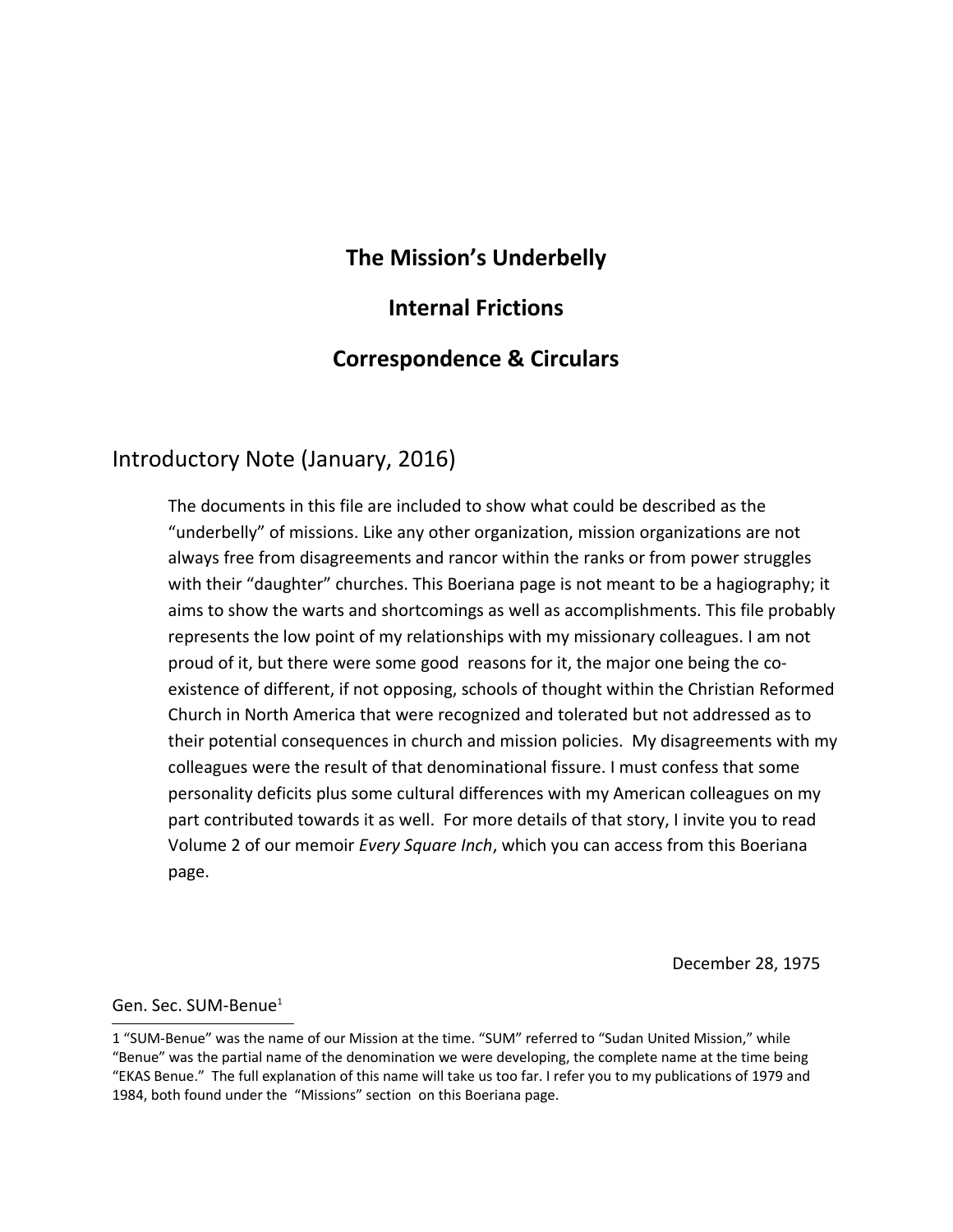Dear  $...,^2$  $...,^2$ 

First of all, to you and your family, a blessed Christmas season and a happy change of year.

I wish to comment on two epistles of yours, one a circular dated Dec. 22 and the other a letter to me – I do not have it before me, so that I do not know its date – requesting me to join you in reconciliation efforts.<sup>[3](#page-1-1)</sup> Allow me to first comment on that circular.

The notions explained in that circular are not new, but I suggest to you that you leave out in future communications such explanatory remarks as are contained in the  $2^{nd}$  to the last paragraph, beginning with "At the end …." Better yet, I wish you would rid yourself of that attitude betrayed in that paragraph, namely that of mistrust. That paragraph will not be taken kindly, for it indicates that in your opinion the committees concerned have not understood what they have been doing and that they lacked financial responsibility. It is such grandfatherly attitudes towards the church that makes Nigerians grate, and rightly so. It also contributes to continued ill feelings on the part of the church towards the mission. A study of mission history will indicate that such attitudes on the part of missionaries have always been sources of trouble.

Your request for my participation in reconciliation – .... (another missionary colleague) informs me that when you requested this meeting, …. (a Nigerian pastor) visited the Benue General Secretary to discuss it. One of them is supposed to have remarked to Haveman that this is not the time for the mission to push for yet another meeting. More informal groundwork has to be done yet by the leaders of the two *lardies*/denominations**.** That could be construed as an effort to sabotage further developments, but it could also be a signal to the mission not to push too hard at this point. Being in Baissa, I do not often get together with either Nigerians or missionaries who are on the inside on present developments in this area, but I am inclined to give you a word of caution not to push this too hard.

But I have a more serious and personal reason for declining your invitation. During my second term I noticed that I increasingly drifted away from the mission and found myself in decreasing

<span id="page-1-0"></span>2

<span id="page-1-1"></span>3

I judge it advisable and courteous not to mention the name of the person with whom this correspondence took place, the General Secretary of the Mission at the time.

One of the denominations that arose out of the work of our Mission, now called "Christian Reformed Church— Nigeria," had split into two along tribal lines, with the Kuteb having broken away to form their own denomination in reaction to alleged Jukun domination. The Mission, including myself, worked hard to bring about reconciliation, but to no avail. Today, Christmas 2015, 40 years later, the day this footnote is being written, the two remain separate denominations, but with a new generation of leaders on both sides, relationships have become more amicable.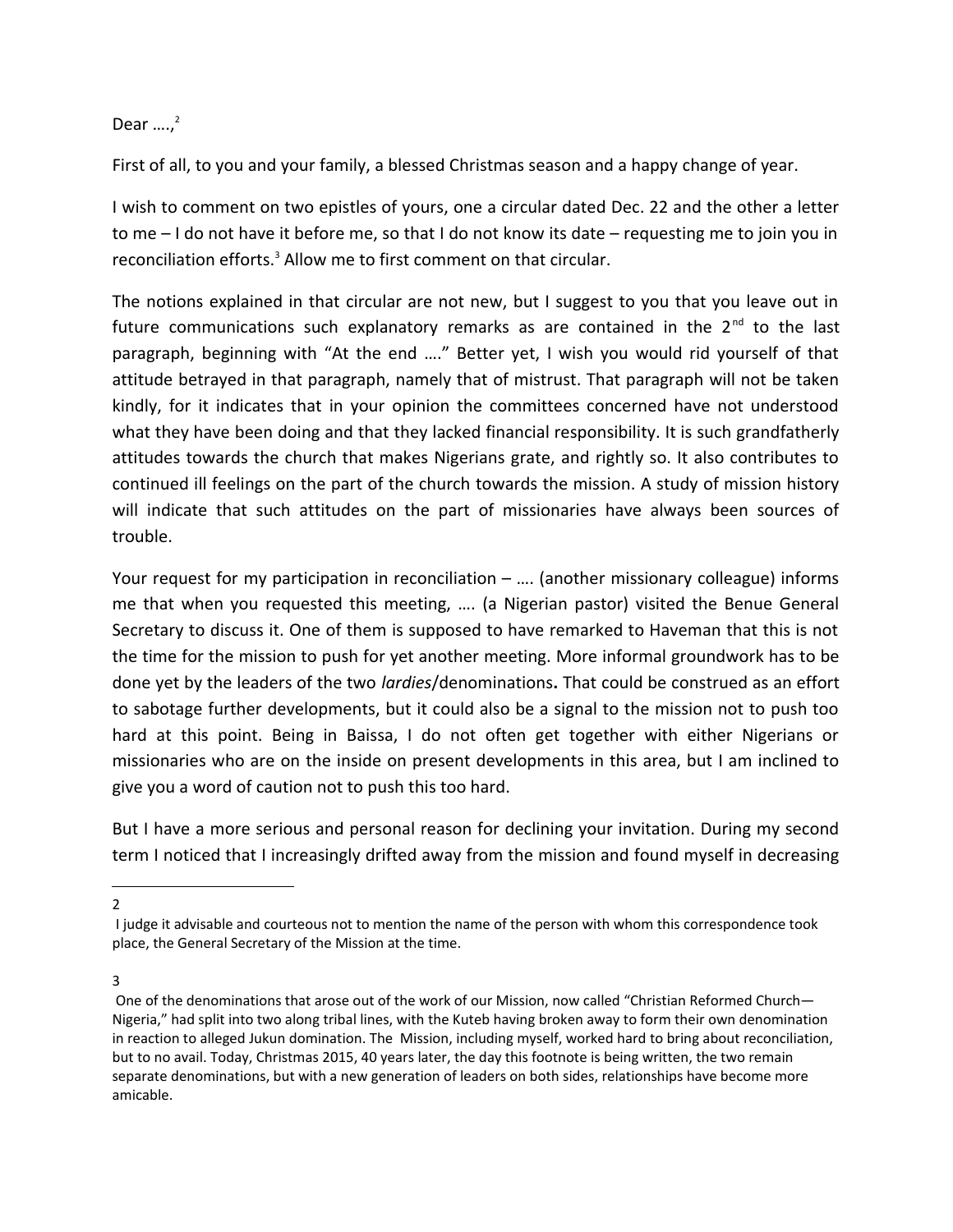sympathy with prevailing attitudes. I had hoped that my study of missions would have helped me overcome this. In fact, at the beginning of this term I tried my very best to have greater sympathies and a positive attitude and for a while I so managed. However, upon getting into the Benue Liaison Committee (BLC)<sup>[4](#page-2-0)</sup> I noticed that there were certain attitudes entertained by most of my colleagues and ideas I could not share and sitting in BLC became an increasingly unpleasant experience for me, though I tried to hide that fact. The informal sessions we had that ended up in the death of BLC served to confirm my feelings that I seem to operate with quite a different frame of mind, whether I wish it so or not. This may be partly personality; it is certainly partly the fact that I am more of an international person and have experienced several cultures; it is also due to my missiological<sup>[5](#page-2-1)</sup> background and theological views; it is partly caused by my increasing hesitation with respect to the average middle class value system. What I am working up to is to indicate to you my negative reaction to your request. Frankly, I do not feel at home much in the SUM-CRC and do not like to represent her in distinction from the church.

Almost every time I attend missionary meetings or meetings in which the mission as a mission deals with the church as two separate entities, I come home feeling extremely frustrated and often bitter. I have begun to notice in myself the danger of bitterness; my wife has more than once prevented me from foolish expressions arising out of bitterness. A bitter man cannot evaluate people and issues clearly. Hence, I ask you to look for someone else, one who is more in tune with the missionary community.

The above must not be construed as a lack of interest in reconciliation, but I simply do not believe we three would make a very good and consistent team in such a delicate matter.

I hope this letter makes some sense. I have tried to write it without bitterness and certainly without any personal malice. At the same time, I thought it well to have it out in the open with the beginning of a new regime.<sup>[6](#page-2-2)</sup> Perhaps sometime we can talk it over face to face.

<span id="page-2-0"></span>4

<span id="page-2-1"></span>5

### <span id="page-2-2"></span>6

BLC was a committee consisting of about a dozen members equally divided into representatives of the "Benue" Church, now "Christian Reformed Church-Nigeria" ("CRC-N"), and of the Mission. They would deal with relationships between the two bodies, relationships that were often strained. They would try to reach a consensus, but if that failed, a vote would usually produce a stalemate, since delegates would vote according to whom they represented. I found my membership very difficult, since I often found myself on the "side" of the church.

 <sup>&</sup>quot;Missiological" refers to my academic study of missions. I had done post-graduate study of missions and was in the process of writing a doctoral dissertation, *Missionaries of Liberation….* (1979) of which you can find a summary on this Boeriana page under the section on Missions entitled *Missions: Heralds of Capitalism or Christ?* Whether or not the entire dissertation will be scanned for placement on this webpage is still under consideration (January, 2016).

The Mission had just appointed a new General Secretary.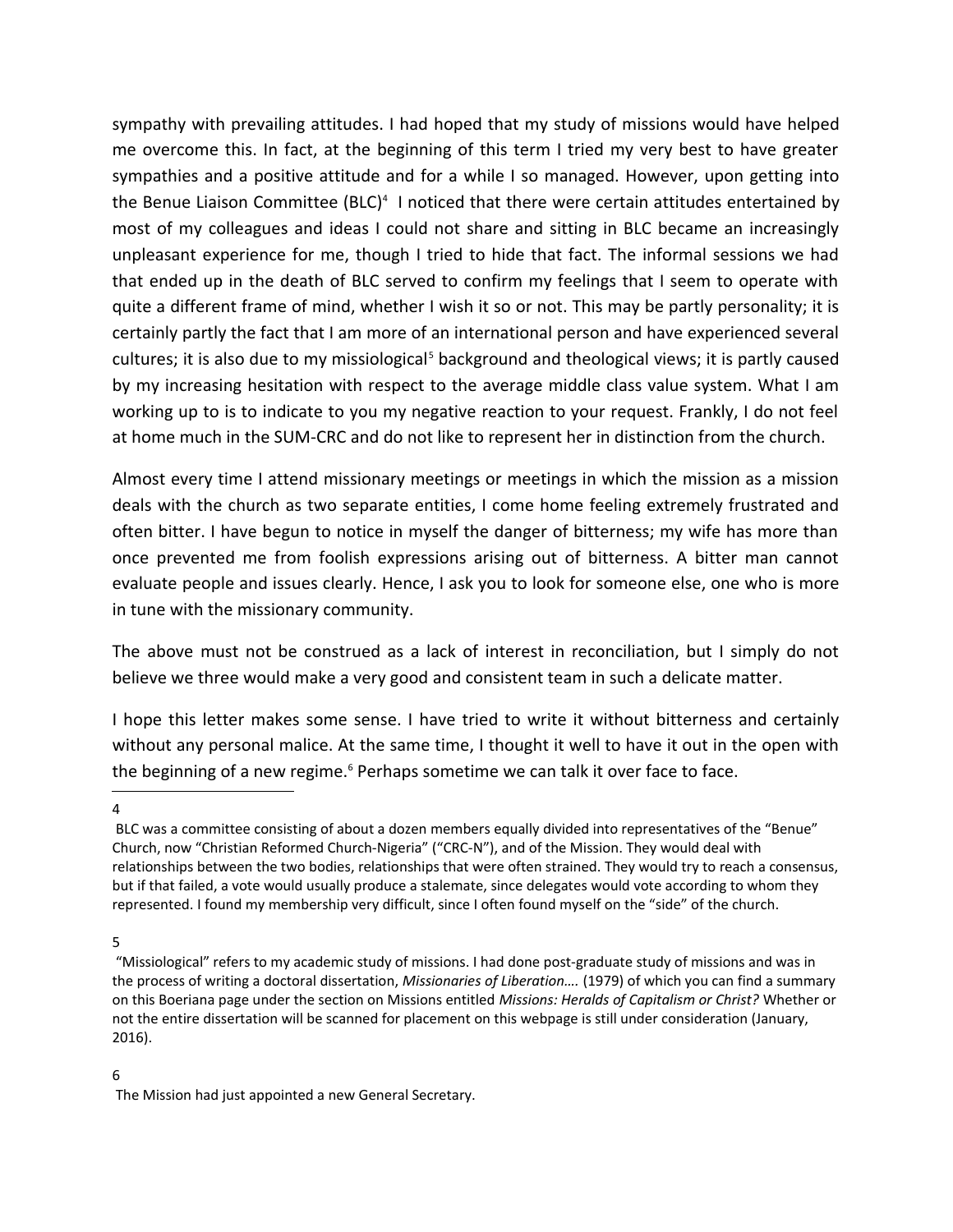Yours cordially

John H. Boer

From the General Secretary

December 22, 1975

To: Principal Baissa CLTC, Principal Serti CLTC, Principal Lupwe CLTC, Principal Wukari CLTC

CC: Mr. W. Evenhouse, Miss M. Dykstra, Pastor Isaiah Andemun, Mr. R. Browneye, Mr. A.

Vreeke, Rev. J. Boer, Miss R. Salomans, Pastor S. Galadima, Pastor B. Musa, Director

Wukari Youth Center, Mr. G. Buys

Beginning in 1976, every three months the mission will give a grant representing one-fourth of the money which the mission has budgeted for church ministries. This money will be given to the committees responsible for handling the affairs of the work. The first grant will be paid in January, 1976. Mr. R. Browneye, the Assistant General Secretary will issue a voucher to you for the correct amount. Upon receipt of the voucher you may collect the money from any mission station when the voucher is presented. Before the second grant is paid in April, those who are responsible for the finances must submit a report to Mr. Browneye. A form will be sent to you which must be returned to Mr. Browneye. This form will indicate how the previous grant was spent and how much money the church has contributed towards these ministries. If all is in order, the second quarterly voucher will be issued.

| Example: | Jukun Literacy               | Budget for 1976 is N1,443.33 |
|----------|------------------------------|------------------------------|
|          | $1st$ quarterly grant in Jan | N360.83                      |
|          | $2nd$ quarterly grant in Apr | N360.83                      |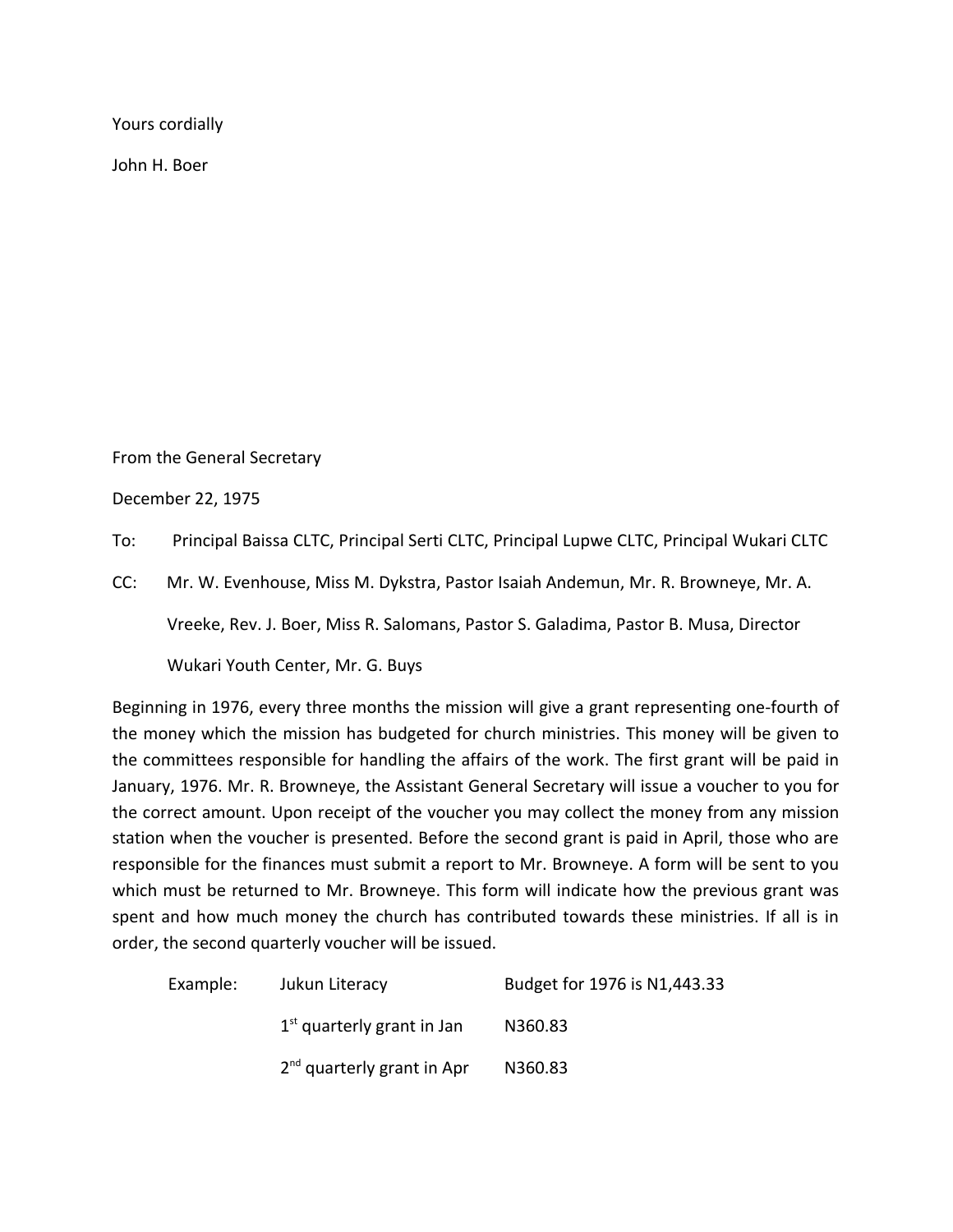3<sup>rd</sup> quarterly grant in July N360.83 4 th quarterly grant in Oct N360.83

This money will be given to the Jukun Literacy Committee and they are responsible for the expenditures. All workers employed will be paid from this fund as well as those collected from the church. It is expected that the church will contribute towards these ministries as well.

At the end of the year an audited report shall be given to Mr. Browneye. We hope in this way that the committees will assume the necessary financial responsibilities and also that they may have a better understanding of how the money is being spent.

All purchases for supplies from bookshops should be in cash.

Sincerely yours,

……, Gen. Secretary

January 2, 1976

Jos, Nigeria

Dear John,

Greetings! I have the following comments to make to you concerning your letter of the 28<sup>th</sup> of December.

1. I don't see why any church leader could feel offended at the statement, "We hope in this way that the committees will assume the necessary financial responsibilities and also that they may have a better understanding of how the money is being spent." This sentence says two things: First, that the committees composed of church leaders will now handle all the funds rather than the missionary. Neither you nor the church should object to this. Is this such a "grandfatherly attitude"? Secondly, the church will have a better understanding of how the money is being spent. The fault in the past has been ours, not theirs. We have failed to expose our expenditures because it was always done by missionaries through mission petty cash station accounts. Now we are going to do it different. We are going to let the committees spend the money. "A grandfatherly attitude"?? You have to be kidding! A better understanding ---- YES.

2. The mission is not "pushing" a meeting at this time. EKAN Takum wants a meeting and wants it immediately. As a matter of fact they wanted one before Christmas already. They have been